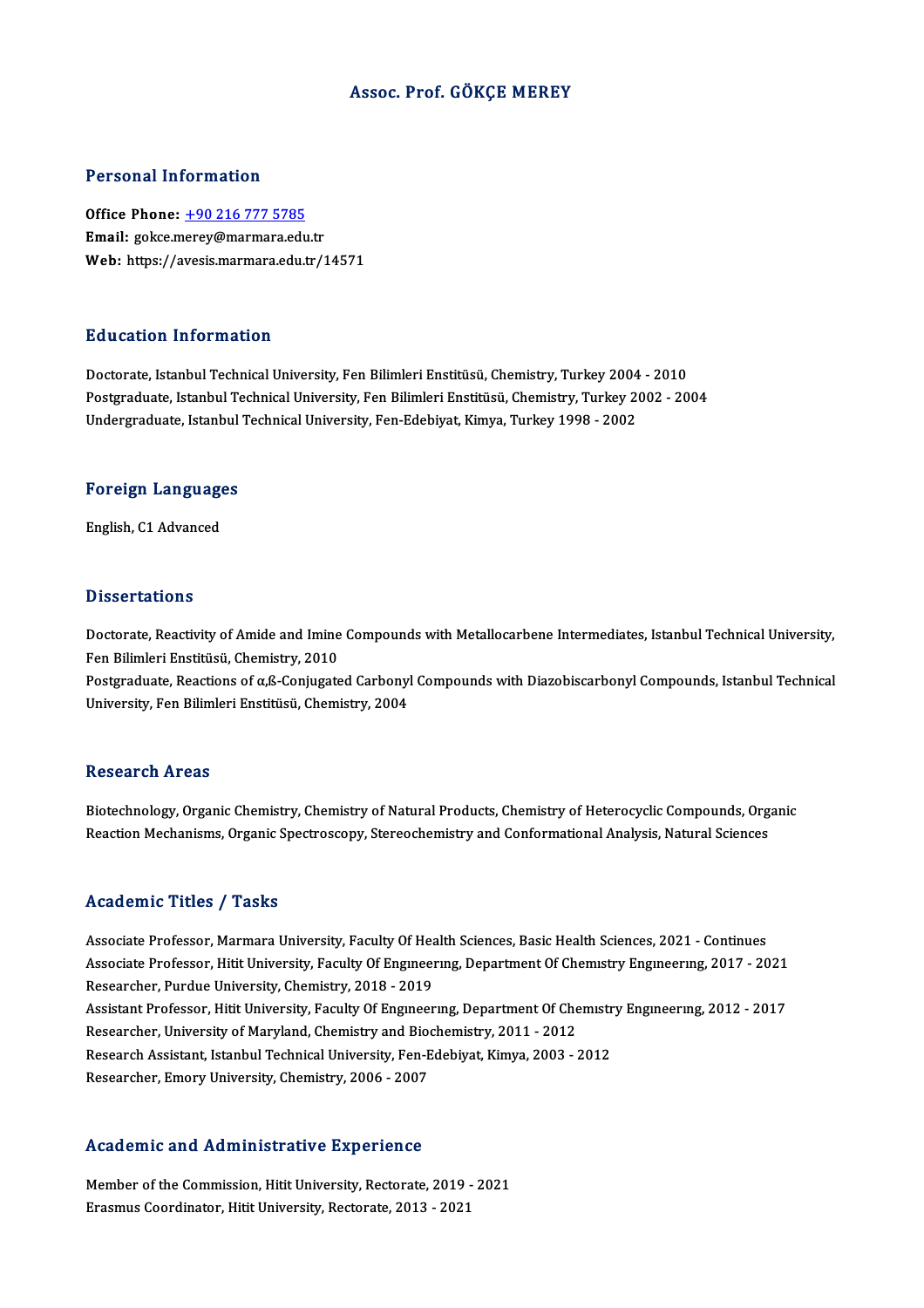Member of the Commission, Hitit University, Institute Of Science, 2017 - 2020<br>Director of Vesstional School, Hitit University, Asademy Of Fereyrn Languages Director of Vocational School, Hitit University, Academy Of Foreıgn Languages, 2017 - 2020<br>Member of the Senate, Hitit University, Rectorate, 2017 - 2020 Member of the Commission, Hitit University, Institute Of Science<br>Director of Vocational School, Hitit University, Academy Of Fore<br>Member of the Senate, Hitit University, Rectorate, 2017 - 2020<br>Mexican Exchange Pregnam Coor Director of Vocational School, Hitit University, Academy Of Foreign Languages, 20<br>Member of the Senate, Hitit University, Rectorate, 2017 - 2020<br>Mevlana Exchange Program Coordinator, Hitit University, Rectorate, 2017 - 202 Member of the Senate, Hitit University, Rectorate, 2017 - 2020<br>Mevlana Exchange Program Coordinator, Hitit University, Rectorate,<br>Head of International Office, Hitit University, Rectorate, 2013 - 2020<br>Pelegra Coordination Head of International Office, Hitit University, Rectorate, 2013 - 2020<br>Bologna Coordination Commission Member, Hitit University, Rectorate, 2013 - 2016

## Advising Theses

Merey G., Anaç O., Atom-Economic Synthesis of Heterocycles with Carbonyl Function, Doctorate, H.Nur(Student), 2021 TERY ISING TRESES<br>Merey G., Anaç O., Atom-Economic Synthesis of Heterocycles with Carbonyl Function, Doctorate, H.Nur(Student),<br>Merey G., Effect of Pelemir (Cephalaria Syriaca) Flour on Protein Composition of Bakery Produc Merey G., Anaç O., Atom-E<br>Merey G., Effect of Pelemi<br>E.ÖNDER(Student), 2021<br>Marey G. Synthesis of Hat Merey G., Effect of Pelemir (Cephalaria Syriaca) Flour on Protein Composition of Bakery Products, Postgraduate<br>E.ÖNDER(Student), 2021<br>Merey G., Synthesis of Heterocyclic Compounds To Be Used in Medicine, Postgraduate, T.AY

E.ÖNDER(Student), 2021<br>Merey G., Synthesis of Heterocyclic Compounds To Be Used in Medicine, Postgraduate, T.AYVAZ(Student), 2021<br>Merey G., Effective Parameters for the Synthesis of Heterocyclic Compounds, Postgraduate, N. Merey G., Synthesis of Heterocyclic Compounds To Be Used in Medicine, Postgraduate, T.AYVAZ(Student), 2021<br>Merey G., Effective Parameters for the Synthesis of Heterocyclic Compounds, Postgraduate, N.Ece(Student), 202<br>Merey Merey G., Effective Paramet<br>Merey G., Synthesis of Mole<br>F.CİVELEK(Student), 2020<br>Merey G., Synthesis and Cha Merey G., Synthesis of Molecules Having Potential Anti-Biofilm Property via Diazo Reactions, Postgraduate,<br>F.CİVELEK(Student), 2020<br>Merey G., Synthesis and Characterization of Heterocyclic Compounds via Carbene Transfer Re

F.CİVELEK(Student), 202<br>Merey G., Synthesis and (<br>Ş.ŞAHİN(Student), 2019<br>Marey G., Investisation e Merey G., Synthesis and Characterization of Heterocyclic Compounds via Carbene Transfer Reactions, Postgraduate,<br>Ş.ŞAHİN(Student), 2019<br>Merey G., Investigation of Hardness, Microstructure and Corrosion Properties of Boron

5.5AHİN(Student), 2019<br>Merey G., Investigation of Hardness, Microstruct<br>22 Steels, Postgraduate, B.AKIN(Student), 2017<br>Merey G., Investigation of Diagosarbonyl Campo Merey G., Investigation of Hardness, Microstructure and Corrosion Properties of Boron Coated St 50-2, AISI 1045<br>22 Steels, Postgraduate, B.AKIN(Student), 2017<br>Merey G., Investigation of Diazocarbonyl Compounds for the Synt

22 Steels, Postgraduate, B.AKIN(Student), 2017<br>Merey G., Investigation of Diazocarbonyl Compounds for the Synthesis of Heterocyclic Compounds, Postgraduate,<br>G.SEZEN(Student), 2015

# Articles Published in Journals That Entered SCI, SSCI and AHCI Indexes

- rticles Published in Journals That Entered SCI, SSCI and AHCI Indexes<br>I. CuCl/AgSbF6 and Rh-2(OAc)(4) Comparison for the Synthesis of N-O Tethered Three and Five<br>Membered Pings via Diago Chamistuv CuCl/AgSbF6 and Rh-2(OAc)(4) Comp<br>Membered Rings via Diazo Chemistry<br>Mereu C. Kubileu H. N., Ange O CuCl/AgSbF6 and Rh-2(OAc)<br>Membered Rings via Diazo C<br>Merey G., Kubilay H. N. , Anac O.<br>CHEMISTRY LETTERS val 50 no Membered Rings via Diazo Chemistry<br>Merey G., Kubilay H. N. , Anac O.<br>CHEMISTRY LETTERS, vol.50, no.4, pp.668-671, 2021 (Journal Indexed in SCI)<br>Chemoselestive Carboneid Beastions of Euren (Thiephone (Burnale Bi Merey G., Kubilay H. N. , Anac O.<br>CHEMISTRY LETTERS, vol.50, no.4, pp.668-671, 2021 (Journal Indexed in SCI)<br>II. Chemoselective Carbenoid Reactions of Furan/Thiophene/Pyrrole Ring Containing Carbonyl and
- CHEMISTRY LETTERS, vol.50, no.4, pp.668-671,<br>Chemoselective Carbenoid Reactions of Fr<br>Conjugated Carbonyl at Their 2-Positions Conjugated Carbonyl at Their 2-Positions<br>Seyma Gungor F., Merey G., Anac O. CHEMISTRYSELECT, vol.5, no.17, pp.5337-5340, 2020 (Journal Indexed in SCI) Seyma Gungor F., Merey G., Anac O.<br>CHEMISTRYSELECT, vol.5, no.17, pp.5337-5340, 2020 (Journal Indexed in SCI)<br>III. Synthetic strategies towards the carbenoid reactions of alpha,beta-acetylenic carbonyls<br>Kiskon E.S., Orgyz
- Kışkan F. Ş., Ozguz E., Anac O., Tarakci N., Merey G. Synthetic strategies towards the carbenoid reactions of alpha,beta-acetylenic carbon Kiskan F. S. , Ozguz E., Anac O., Tarakci N., Merey G.<br>TURKISH JOURNAL OF CHEMISTRY, vol.42, no.5, pp.1384-1397, 2018 (Journal Indexed in TURKISH JOURNAL OF CHEMISTRY, vol.42, no.5, pp.1384-1397, 2018 (Journal Indexed in SCI)
- IV. Atom-Economical Synthesis of Complex Heterocycles with N-O Moiety<br>Merey G., Sezen G. Atom-Economical Synthesis of Complex Heterocycles with N-O Moiety<br>Merey G., Sezen G.<br>HELVETICA CHIMICA ACTA, vol.98, no.9, pp.1315-1324, 2015 (Journal Indexed in SCI)<br>N.O. Tethered Carboneid Cyclonrepopation Easilitates th

# Merey G., Sezen G.<br>HELVETICA CHIMICA ACTA, vol.98, no.9, pp.1315-1324, 2015 (Journal Indexed in SCI)<br>V. N-O Tethered Carbenoid Cyclopropanation Facilitates the Synthesis of a Functionalized Cyclopropyl-<br>Fused Purrelidine HELVETICA CHIMICA<br>N-O Tethered Carb<br>Fused Pyrrolidine<br>Kalia D. Maray C. Cy N-O Tethered Carbenoid Cyclopro<br>Fused Pyrrolidine<br>Kalia D., Merey G., Guo M., Sintim H. O.<br>JOUPNAL OF OBCANIC CHEMISTRY .v. Fused Pyrrolidine<br>Kalia D., Merey G., Guo M., Sintim H. O.<br>JOURNAL OF ORGANIC CHEMISTRY, vol.78, no.12, pp.6131-6142, 2013 (Journal Indexed in SCI)

# Kalia D., Merey G., Guo M., Sintim H. O.<br>JOURNAL OF ORGANIC CHEMISTRY, vol.78, no.12, pp.6131-6142, 2013 (Journal Indexed in SCI)<br>VI. Nucleotide, c-di-GMP, c-di-AMP, cGMP, cAMP, (p)ppGpp signaling in bacteria and implicati **JOURNAL OF OF**<br>**Nucleotide, c-<br>pathogenesis**<br>Kalia D. Morey Nucleotide, c-di-GMP, c-di-AMP, cGMP, cAMP, (p)ppGpp signaling in bacteria and i<br>pathogenesis<br>Kalia D., Merey G., Nakayama S., Zheng Y., Zhou J., Luo Y., Guo M., Roembke B. T. , Sintim H. O.<br>CHEMICAL SOCIETY REVIEWS 110 1 pathogenesis<br>Kalia D., Merey G., Nakayama S., Zheng Y., Zhou J., Luo Y., Guo M., Roembke B. T. , Sintim H. O.

CHEMICAL SOCIETY REVIEWS, vol.42, no.1, pp.305-341, 2013 (Journal Indexed in SCI)

VII. The Reactions of a-Ylidene (Vinylidene, Benzylidene, Styrylmethylidene) Bis[carbonyls] with Copper Mono/Bis[carbonylcarbenoids]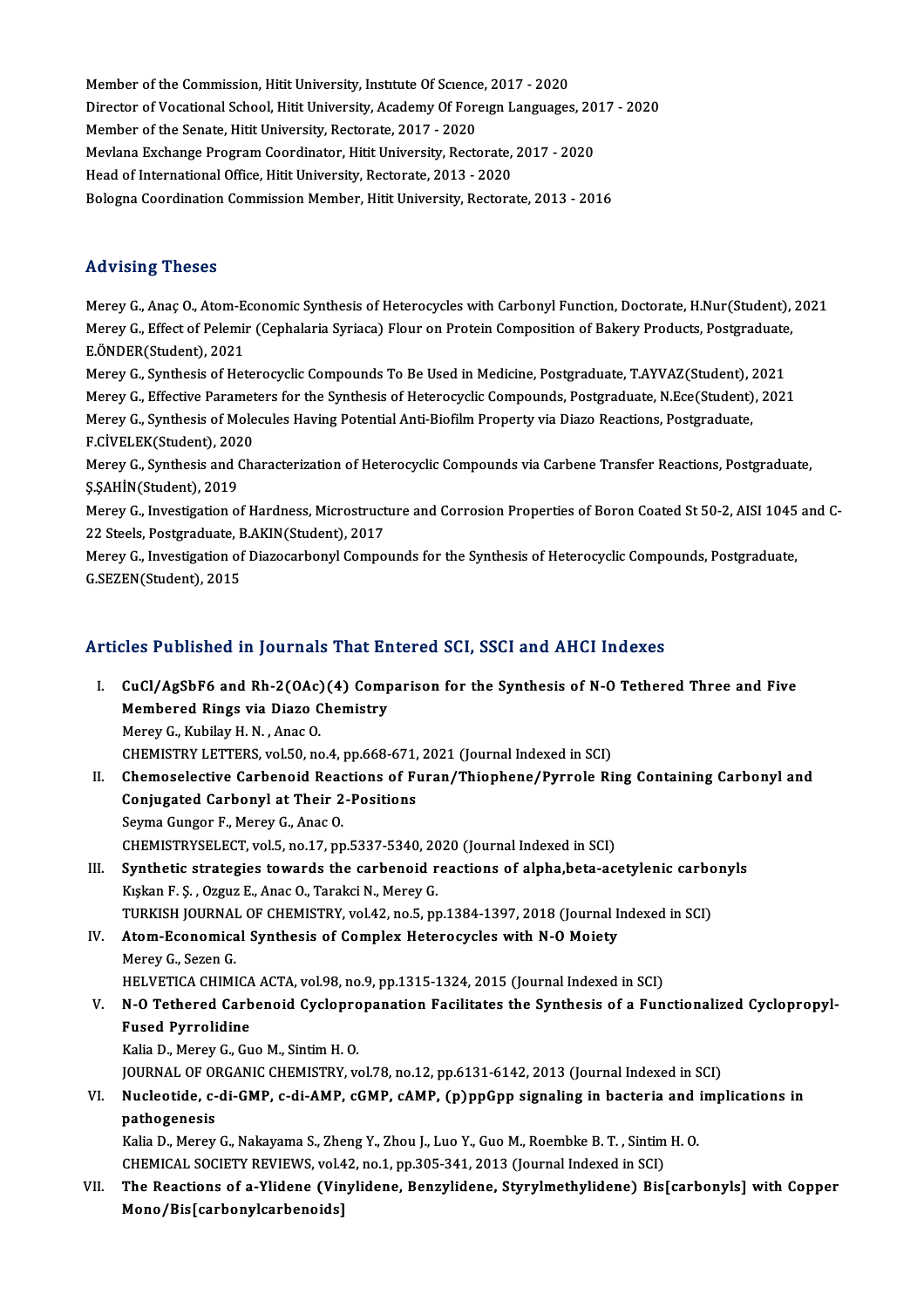MereyG.,KayaM.,AnacO. HELVETICA CHIMICA ACTA, vol.95, no.8, pp.1409-1424, 2012 (Journal Indexed in SCI)

Merey G., Kaya M., Anac O.<br>HELVETICA CHIMICA ACTA, vol.95, no.8, pp.1409-1424, 2012 (Journal Indexed in SCI)<br>VIII. Copper-Catalyzed Bis(methoxycarbonyl)carbene Reactions of alpha,beta-Unsaturated Carboxamides<br>Marey C. HELVETICA CHIM<br>Copper-Catalyze<br>Merey G., Anac O.<br>HELVETICA CHIM Copper-Catalyzed Bis(methoxycarbonyl)carbene Reactions of alpha,beta-Un:<br>Merey G., Anac O.<br>HELVETICA CHIMICA ACTA, vol.94, no.6, pp.1053-1064, 2011 (Journal Indexed in SCI)<br>The rhedium(II) carboneid cycligation cycloadditi Merey G., Anac O.<br>HELVETICA CHIMICA ACTA, vol.94, no.6, pp.1053-1064, 2011 (Journal Indexed in SCI)<br>IX. The rhodium(II) carbenoid cyclization-cycloaddition cascade of alpha-diazo dihydroindolinones for

- HELVETICA CHIMICA ACTA, vol.94, no.6, pp.1053-1064, 2011 (Journal Indexed in SCI)<br>The rhodium(II) carbenoid cyclization-cycloaddition cascade of alpha-diazo<br>the synthesis of novel azapolycyclic ring systems<br>England D. B., the synthesis of novel azapolycyclic ring systems the synthesis of novel azapolycyclic ring systems<br>England D. B. , Eagan J. M. , Merey G., Anac M., Padwa A.<br>TETRAHEDRON, vol.64, no.6, pp.988-1001, 2008 (Journal Indexed in SCI)<br>Substitution and sycligation reastions invol England D. B. , Eagan J. M. , Merey G., Anac M., Padwa A.<br>TETRAHEDRON, vol.64, no.6, pp.988-1001, 2008 (Journal Indexed in SCI)<br>X. Substitution and cyclization reactions involving the quasi-antiaromatic 2H-indol-2-one ring
- TETRAHEDRON, vol.64, no.6, pp.98<br>Substitution and cyclization re<br>England D. B. , Merey G., Padwa A.<br>OPCANIC LETTEPS, vol.9, no.19, n Substitution and cyclization reactions involving the quasi-antiaromat<br>England D. B., Merey G., Padwa A.<br>ORGANIC LETTERS, vol.9, no.19, pp.3805-3807, 2007 (Journal Indexed in SCI)<br>Utilization of the antianematic 2H indel 2, England D. B. , Merey G., Padwa A.<br>ORGANIC LETTERS, vol.9, no.19, pp.3805-3807, 2007 (Journal Indexed in SCI)<br>XI. Utilization of the antiaromatic 2H-indol-2-one ring system for the synthesis of substituted spiro-<br>ovindolos
- ORGANIC L<br>Utilization<br>oxindoles<br>England D Utilization of the antiaromatic<br>oxindoles<br>England D. B., Merey G., Padwa A.<br>HETEPOCYCLES vol 74 nn 401 50 oxindoles<br>England D. B. , Merey G., Padwa A.<br>HETEROCYCLES, vol.74, pp.491-506, 2007 (Journal Indexed in SCI) England D. B. , Merey G., Padwa A.<br>HETEROCYCLES, vol.74, pp.491-506, 2007 (Journal Indexed in SCI)<br>XII. Synthesis of highly functionalized gamma-lactones via 1,5-electrocyclic ring closure<br>Anas O. Kulian E. S. Manay C
- HETEROCYCLES, vol.74, pp.49?<br>Synthesis of highly functio:<br>Anac O., Kışkan F. Ş. , Merey G.<br>HELVETICA CHIMICA ACTA Y Synthesis of highly functionalized gamma-lactones via 1,5-electrocyclic ring<br>Anac O., Kışkan F. Ş. , Merey G.<br>HELVETICA CHIMICA ACTA, vol.89, no.6, pp.1231-1240, 2006 (Journal Indexed in SCI) HELVETICA CHIMICA ACTA, vol.89, no.6, pp.1231-1240, 2006 (Journal Indexed in SCI)<br>Articles Published in Other Journals

- Tticles Published in Other Journals<br>I. AN INTERNATIONAL ASPECT IN TURKISH HIGHER EDUCATIONSYSTEM<br>MEREY C. ALKAN B.M. MEREY G., ALKAN R. M.<br>MEREY G., ALKAN R. M.<br>The Online Journal of O. AN INTERNATIONAL ASPECT IN TURKISH HIGHER EDUCATIONSYSTEM<br>MEREY G., ALKAN R. M.<br>The Online Journal of Quality in Higher Education, vol.4, no.1, pp.9-20, 2017 (Refereed Journals of Other<br>Institutions) MEREY G., AI<br>The Online Jo<br>Institutions)<br>An Overvier The Online Journal of Quality in Higher Education, vol.4, no.1, pp.9-20, 2017 (Refereed Journals of Constitutions)<br>II. An Overview of International Education in Higher Education from a Macro Perspective<br>MEREV CON LAN ROM Institutions)<br>II. An Overview of International Education in Higher Education from a Macro Perspective<br>MEREY G., ALKAN R. M.
- An Overview of International Education in Higher Education from a Macro Perspective<br>MEREY G., ALKAN R. M.<br>The Online Journal of New Horizons in Education, vol.5, no.4, pp.37-40, 2015 (Refereed Journals of Other<br>Institution MEREY G., AI<br>The Online Jo<br>Institutions)<br>Internation

# The Online Journal of New Horizons in Education, vol.5, no.4, pp.37-40, 2015 (Refereed Journ<br>Institutions)<br>III. Internationalization As an Important Factor on University Industry Collaboration<br>MEREV C. ALKAN R.M Institutions)<br>III. Internationalization As an Important Factor on University Industry Collaboration<br>MEREY G., ALKAN R. M. Internationalization As an Important Factor on University Industry Collaboration<br>MEREY G., ALKAN R. M.<br>The Online Journal of New Horizons in Education, vol.5, no.2, pp.1-5, 2015 (Refereed Journals of Other<br>Institutione)

MEREY G., AI<br>The Online Jo<br>Institutions)

# Institutions)<br>Books & Book Chapters

ooks & Book Chapters<br>I. Organic Chemistry Experiments and Techniques<br>Colak D. Ünlü C. H. Kumbarag L.V., Kıskap E.S., Kıska to & Boon Ghapeoru<br>Organic Chemistry Experiments and Techniques<br>Çolak D., Ünlü C. H. , Kumbaracı I. V. , Kışkan F. Ş. , Kışkan B., Aydoğan A., Merey G., Ergüneş Işık D., Inceoğlu Ş., Gacal **Organie<br>Colak D.<br>B., et al.**<br>itti ince Çolak D., Ünlü C. H. , Kumbaracı I. V. , Kışkan F<br>B., et al.<br>İTÜ İnşaat Fakültesi Matbaası, İstanbul, 2009

# iTÜ İnşaat Fakültesi Matbaası, İstanbul, 2009<br>Refereed Congress / Symposium Publications in Proceedings

efereed Congress / Symposium Publications in Proceedings<br>I. Interaction of Insoluble Silica Gel Derivatives with Signaling Nucleotide of Bacteria<br>Türkov S. Bisar M. Maray C Tuca Congress 7 by mpc<br>Interaction of Insoluble Si<br>Türksoy S., Biçer M., Merey G. Interaction of Insoluble Silica Gel Derivatives with Signaling Nucleotide of Bacteria<br>Türksoy S., Biçer M., Merey G.<br>5th International Conference on New Trends in Chemistry, Athens, Greece, 22 - 24 April 2019, pp.32<br>An Ove Türksoy S., Biçer M., Merey G.<br>5th International Conference on New Trends in Chemistry, Athens, Greece, 22 - 24 April<br>II. An Overview Of Internationalization Process In Higher Education Institutions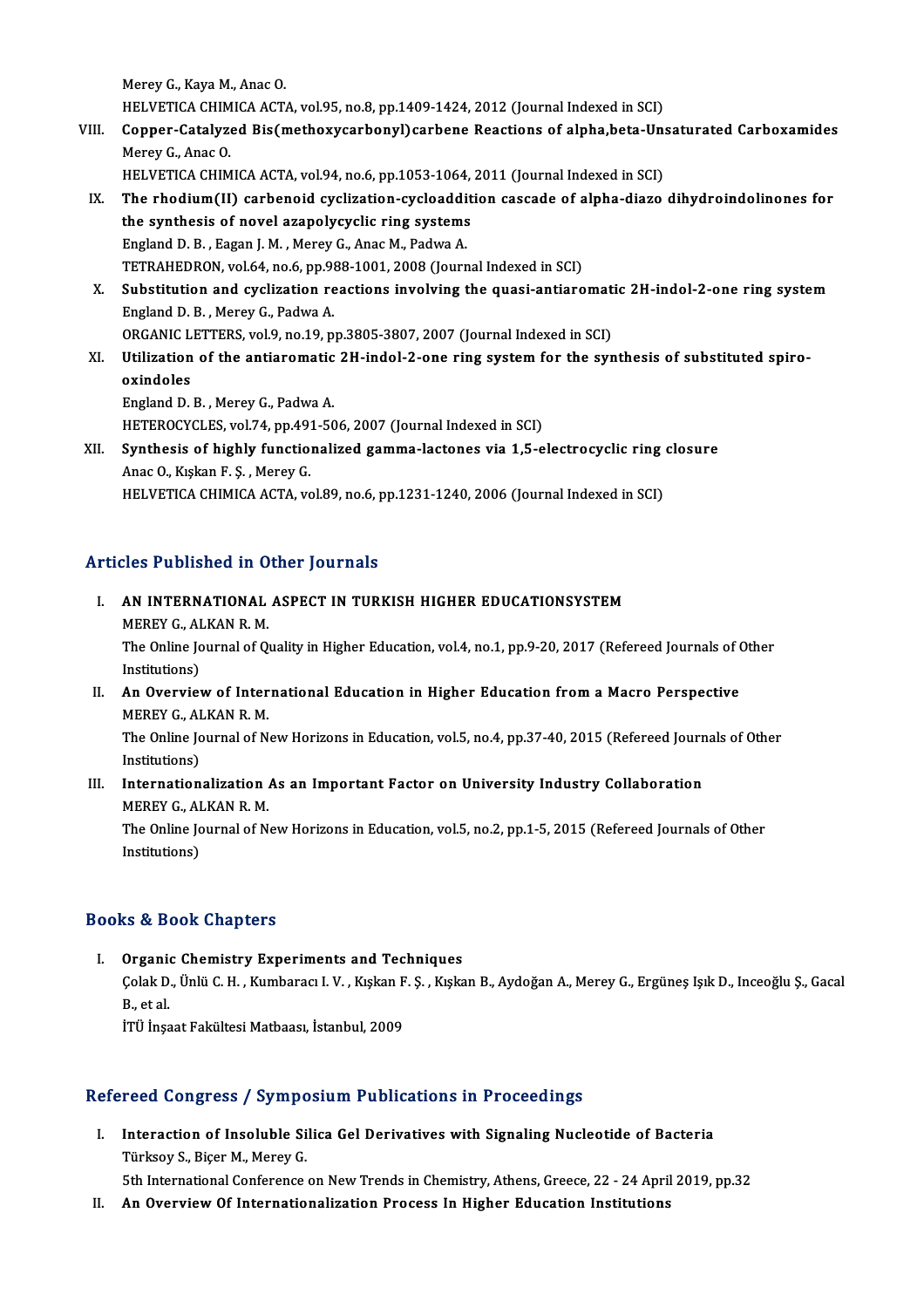MEREY G., ALKAN R. M.

International Conference on Quality in Higher Education 2016, Sakarya, Turkey, 24 - 25 November 2016

MEREY G., ALKAN R. M.<br>International Conference on Quality in Higher Education 2016, Sakarya, Turkey, 24 - 25 November 2016<br>III. Protein Isolates of Grain Legumes Extraction Methods and Applications in Food and Other Indust International Conference on Quan<br>Protein Isolates of Grain Leg<br>Biçer M., MEREY G., TÜRKSOY S. Protein Isolates of Grain Legumes Extraction Methods and Applications in<br>Biçer M., MEREY G., TÜRKSOY S.<br>15th International Cereal and Bread Congress, İstanbul, Turkey, 18 - 21 April 2016<br>Construction of Eive Membered Heter

```
15th International Cereal and Bread Congress, İstanbul, Turkey, 18 - 21 April 2016
```
- Biçer M., MEREY G., TÜRKSOY S.<br>15th International Cereal and Bread Congress, İstanbul, Turkey, 18 2<br>IV. Construction of Five Membered Heterocycles with N-O Moiety<br>Merey G., Sezen G., Eraslan G. Construction of Five Membered Heterocycles with N-O Moiety<br>Merey G., Sezen G., Eraslan G.<br>16th Tetrahedron Symposium Asia Edition, Shanghai, China, 10 - 13 November 2015<br>Effect of Exchange Programs in Terms of Internationa V. Effect of Exchange Programs in Terms of Internationalization on University Industry Collaboration<br>MEREY G. ALKAN R. M. 16th Tetrahedron Symp<br>Effect of Exchange P1<br>MEREY G., ALKAN R. M.<br>International Teacher E Effect of Exchange Programs in Terms of Internationalization<br>MEREY G., ALKAN R.M.<br>International Teacher Education (ITEC 2015), 2 - 04 September 2015<br>Matel Catalyged Carbane Beastions of Conjugated Amides
	-
- VI. Metal Catalyzed Carbene Reactions of Conjugated Amides International Teach<br>Metal Catalyzed (<br>MEREY G., ANAÇ O.<br>WPAC 44th World ( Metal Catalyzed Carbene Reactions of Conjugated Amides<br>MEREY G., ANAÇ O.<br>IUPAC 44th World Chemistry Congress, İstanbul, Turkey, 11 - 16 August 2013, pp.1493<br>The Beastions of alfa Ylidene Bissarbonyls with Conner Carbonylse MEREY G., ANAÇ O.<br>IUPAC 44th World Chemistry Congress, İstanbul, Turkey, 11 - 16 August 2013, pp.1493<br>VII. The Reactions of alfa Ylidene Biscarbonyls with Copper Carbonylcarbenoids<br>MEREY C. ANAC O. IUPAC 44th World<br>The Reactions of<br>MEREY G., ANAÇ O.<br>15th Tetrahedron S
- The Reactions of alfa Ylidene Biscarbonyls with Copper Carbonylcarbenoids<br>MEREY G., ANAC O. 15th Tetrahedron Symposium, Londrina, Brazil, 24 - 27 June 2014, vol.1, pp.50
- VIII. The rhodium II catalyzed reactions of diazo dihydroindolinones containing tethered alkenyl groups<br>MEREY G., England D., ANAC O., Padwa A. The rhodium II catalyzed reactions of diazo dihydroindolinones containing tethered alkenyl gr<br>MEREY G., England D., ANAÇ O., Padwa A.<br>Zing Heavier Heterocycles and Heteroatom Chemistry Conference, Cancun, Mexico, 25 - 28 F

MEREY G., England D., ANAÇ O., Padwa A.<br>Zing Heavier Heterocycles and Heteroatom Chemistry Conference, Cancun, Mexico, 25 - 28 February 20<br>IX. Preparation of unsaturated imines for the catalytic reactions with dimethyl dia Zing Heavier Heterocycles and Heteroatom (<br>Preparation of unsaturated imines for<br>Tarakçı N., MEREY G., KIŞKAN F. Ş. , ANAÇ O.<br>Zing Heavier Heterogycles and Heteroatom ( Preparation of unsaturated imines for the catalytic reactions with dimethyl diazomalonate<br>Tarakçı N., MEREY G., KIŞKAN F. Ş. , ANAÇ O.<br>Zing Heavier Heterocycles and Heteroatom Chemistry Conference, Cancun, Mexico, 25 - 28

Tarakçı N., MEREY G., KIŞKAN F. Ş., ANAÇ O.<br>Zing Heavier Heterocycles and Heteroatom Chemistry Conference, Cancun,<br>X. Synthesis of lactones with 1,5-electrocyclic ring closure reactions<br>Morey C. Kiskon E. S., Anas O. Zing Heavier Heterocycles and<br>**Synthesis of lactones with**<br>Merey G., Kişkan F. Ş. , Anaç O.<br>10 Hlucel Kimya Kongresi Kay Synthesis of lactones with 1,5-electrocyclic ring closure rea<br>Merey G., Kişkan F. Ş. , Anaç O.<br>10. Ulusal Kimya Kongresi, Kayseri, Turkey, 4 - 08 September 2006 10. Ulusal Kimya Kongresi, Kayseri, Turkey, 4 - 08 September 2006<br>Supported Projects

Supported Projects<br>Merey G., Project Supported by Higher Education Institutions, Investigation of the Reactivity of Conjugated Amides<br>Taugade Flectron Assentor Diage Compounds 2019, 2021 Merey G., Project Supported by Higher Education Institutions<br>Towards Electron Acceptor Diazo Compounds, 2019 - 2021<br>Merey G., Kubiley H. N., Ange O., Project Supported by Highe Towards Electron Acceptor Diazo Compounds, 2019 - 2021

Merey G., Kubilay H. N. , Anaç O., Project Supported by Higher Education Institutions, Atom-Economical Synthesis of<br>Heterocycles with Carbonyl Function, 2017 - 2021 Merey G., Kubilay H. N. , Anaç O., Project Supported by Higher Education Institutions, Atom-Economical Synthesis of<br>Heterocycles with Carbonyl Function, 2017 - 2021<br>Merey G., Türksoy S., Project Supported by Higher Educati

Heterocycles with Carbonyl Function, 2017 - 2021<br>Merey G., Türksoy S., Project Supported by Higher Education Institutions, Synthes<br>Biofilm Formation and Investigation of Their Anti-Biofilm Activities, 2017 - 2019<br>Merey G., Merey G., Türksoy S., Project Supported by Higher Education Institutions, Synthesis of Molecules to Prevent Bacterial<br>Biofilm Formation and Investigation of Their Anti-Biofilm Activities, 2017 - 2019<br>Merey G., Akın Gödek B

Biofilm Formation and Investigation of Their Anti-Biofilm Activities, 2017 - 2019<br>Merey G., Akın Gödek B., Project Supported by Higher Education Institutions, Investigation of Hardness, Microstructure<br>and Corrosion Propert Merey G., Akın Gödek B., Project Supported by Higher Education Institutions, Investigation of Hardness, Microstructure<br>and Corrosion Properties of Boron Coated St 50-2, AISI 1045 and C-22 Steels, 2014 - 2017<br>Merey G., Seze

and Corrosion Properties of Boron Coated St 50-2, AISI<br>Merey G., Sezen G., Project Supported by Higher Educat<br>the Synthesis of Heterocyclic Compounds, 2014 - 2015<br>Merey G., Broject Supported by Higher Education Institu Merey G., Sezen G., Project Supported by Higher Education Institutions, Investigation of Diazocarbonyl Compounds for<br>the Synthesis of Heterocyclic Compounds, 2014 - 2015<br>Merey G., Project Supported by Higher Education Inst

the Synthesis of Heterocyclic Compounds, 2014 - 2015<br>Merey G., Project Supported by Higher Education Institutions, Synthesis of Heterocyclic Compounds to Be Bas<br>Blocks of Biologically Active Compounds by Catalytic Reaction Merey G., Project Supported by Higher Education Institutions, Synthesis of Heterocyclic Compounds to Be Bas<br>Blocks of Biologically Active Compounds by Catalytic Reactions of Functional Diazo Compounds, 2013 - 2015<br>Merey G.

Blocks of Biologically Active Compounds by Catalytic Reactions of Functional Diazo Compounds, 2013 - 2015<br>Merey G., Aldaş Candan Ö., Kışkan F. Ş. , Anaç O., Project Supported by Higher Education Institutions, Effective<br>Par

Merey G., Aldaş Candan Ö., Kışkan F. Ş. , Anaç O., Project Supported by Higher Education Institutions, Effective<br>Parameters in the Reactions Forming Heterocycles from Conjugated Carbonyl Ilides, 2009 - 2011<br>Merey G., Anaç Parameters in the Reactions Forming Heter<br>Merey G., Anaç O., Project Supported by High<br>Metallocarbene Intermediates, 2007 - 2010<br>Merey G., Kiskan E. S., Anas O., Broject Supp Merey G., Anaç O., Project Supported by Higher Education Institutions, Reactivities of Amides and Imines Towards<br>Metallocarbene Intermediates, 2007 - 2010<br>Merey G., Kışkan F. Ş. , Anaç O., Project Supported by Higher Educa

Metallocarbene Intermediates, 2007 - 2010<br>Merey G., Kışkan F. Ş. , Anaç O., Project Supported by Higher Education Institutions, Investigat<br>for the Formation of Furan Originated Motifs in Biologically Active Compounds, 2004 Merey G., Kışkan F. Ş. , Anaç O., Project Supported by Higher Education Institutions, Investigation of Pericyclic Method<br>for the Formation of Furan Originated Motifs in Biologically Active Compounds, 2004 - 2006<br>Merey G.,

for the Formation of Furan Originated Motifs in Biologically Active Compounds, 2004 - 2006<br>Merey G., Anaç O., Project Supported by Higher Education Institutions, Reactions of Alpha, Beta-Conjugated Carbonyl<br>Compounds with